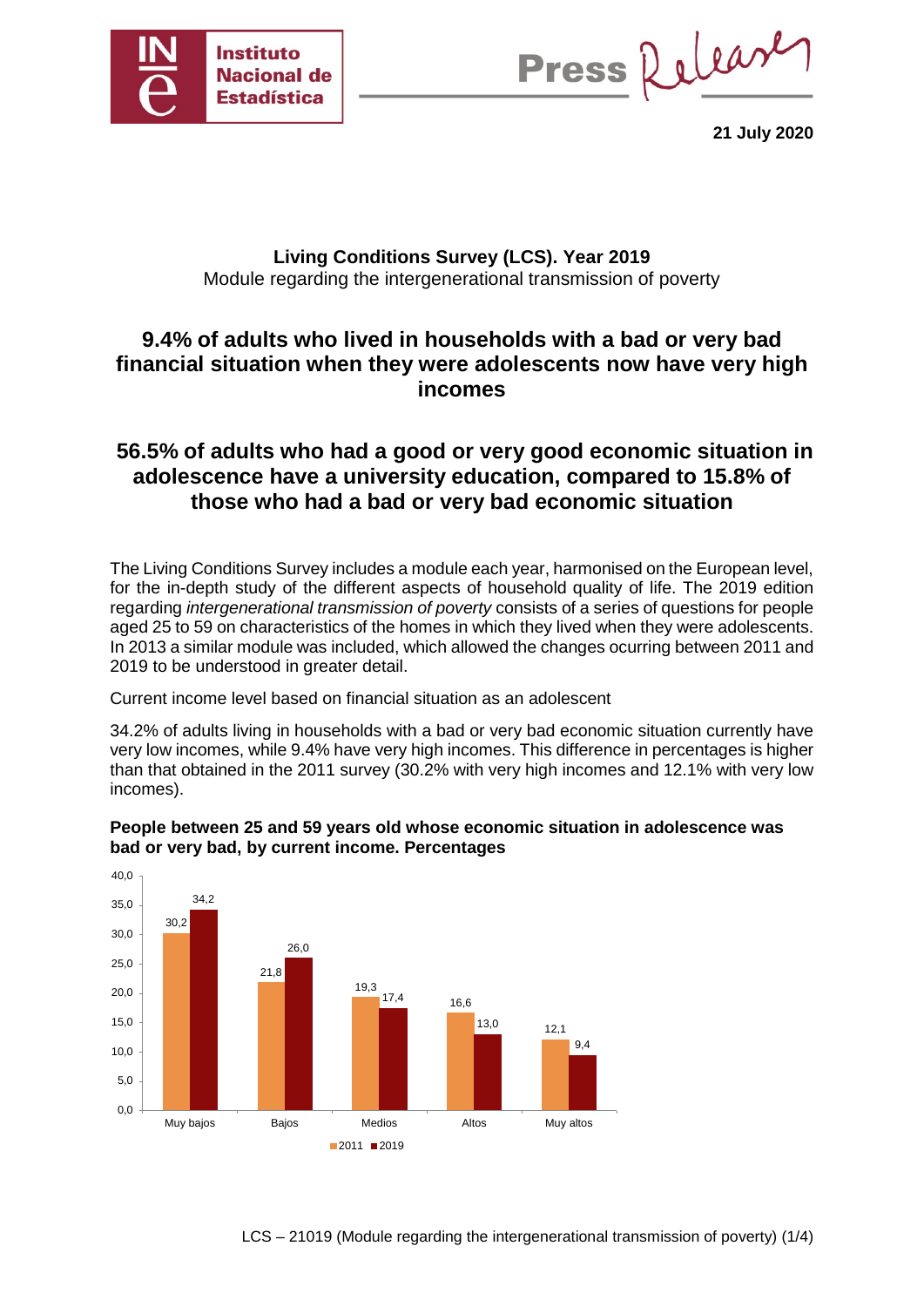13.2% of adults that lived in households with a bad or very bad economic situation currently have very low incomes, while 29.9% have very high incomes. This difference in percentages is similar to that of 2011 (13.9% with very low incomes and 31.2% with very high incomes).





#### **Level of education achieved, by economic situation as an adolescent**

Of the adults who lived in households with a bad or very bad economic situation, 26.9% now have high school or lower education and 15.8% have a university education. This gap is smaller than that found in the 2011 survey, in which 37.2% had a high school or lower education and 15.2% had a university education.



#### **Persons between 25 and 59 years old whose economic situation in adolescence was bad or very bad, by level of education attained.** Percentage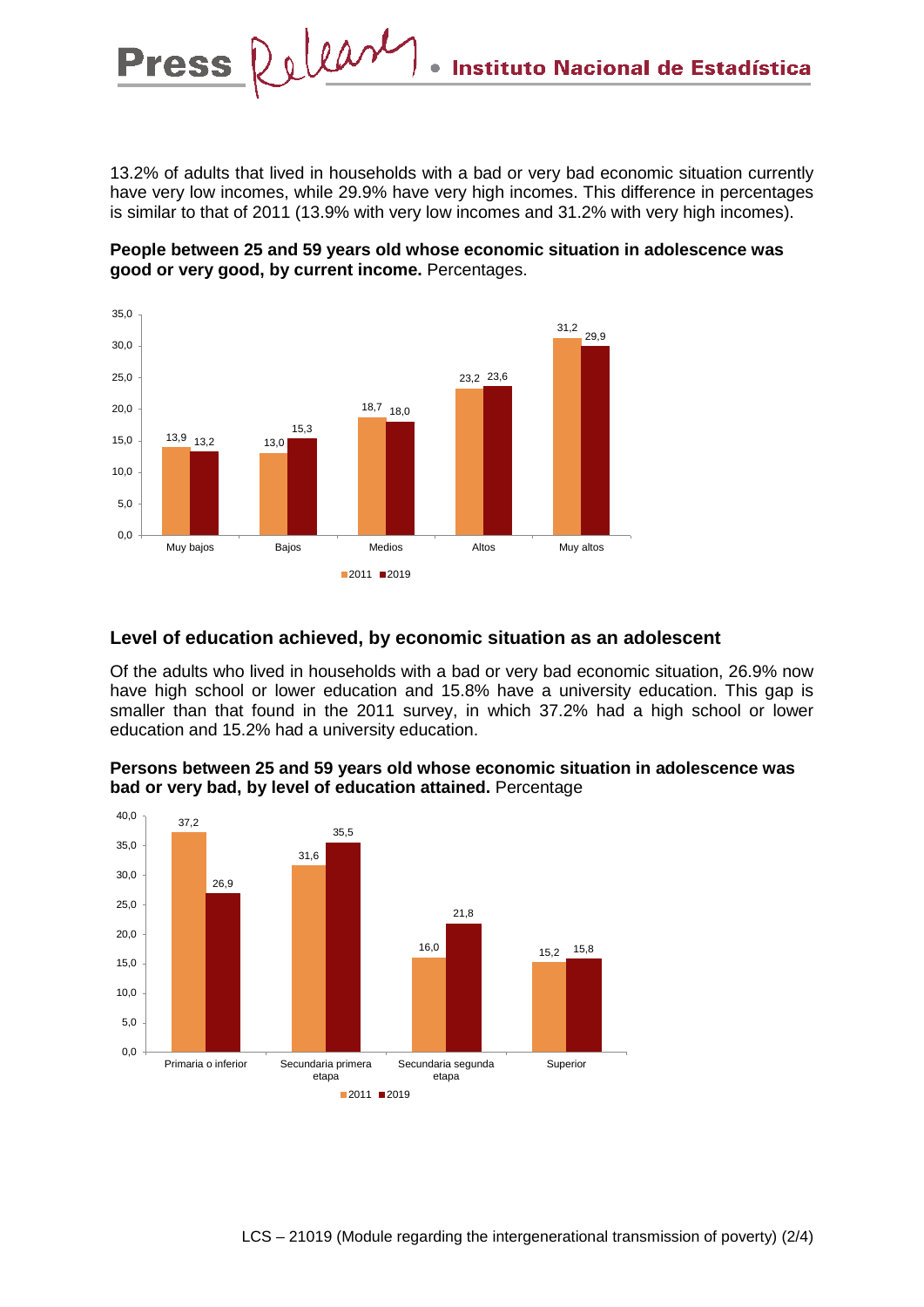On the other hand, 3.0% of the adults who lived in households with a good or very good economic situation have a high school or lower education and 56.5% have a university education. This difference in percentages is higher than in 2011 (7.9% with high school or lower education and 46.0% with university education).





## **Current situation, based on financial situation as an adolescent**

**Situación económica cuando era adolescente** Adultos entre 25 y 60 años. Porcentajes verticales

| Situación en el año<br>de la encuesta | Mala o muy mala |      | Moderadamente<br>mala |      | Moderadamente<br>buena |      | Buena o muy buena |      |
|---------------------------------------|-----------------|------|-----------------------|------|------------------------|------|-------------------|------|
|                                       | 2011            | 2019 | 2011                  | 2019 | 2011                   | 2019 | 2011              | 2019 |
| <b>INGRESOS EQUIVALENTES</b>          |                 |      |                       |      |                        |      |                   |      |
| Muy bajos                             | 30,2            | 34.2 | 23,2                  | 26,0 | 16,1                   | 18,4 | 13,9              | 13,2 |
| <b>Bajos</b>                          | 21,8            | 26,0 | 21,6                  | 21,4 | 16,4                   | 17,8 | 13,0              | 15,3 |
| <b>Medios</b>                         | 19,3            | 17,4 | 17,9                  | 21,7 | 19,0                   | 21,6 | 18,7              | 18,0 |
| Altos                                 | 16,6            | 13,0 | 20,8                  | 17,0 | 23,4                   | 22,1 | 23,2              | 23,6 |
| Muy altos                             | 12,1            | 9,4  | 16,5                  | 13,9 | 25,2                   | 20,1 | 31,2              | 29,9 |
| NIVEL DE FORMACIÓN ALCANZADO          |                 |      |                       |      |                        |      |                   |      |
| Educación primaria o inferior         | 37,2            | 26,9 | 26,0                  | 16,3 | 14,1                   | 7,8  | 7,9               | 3,0  |
| Secundaria primera etapa              | 31,6            | 35,5 | 30,2                  | 33,4 | 26,6                   | 28,8 | 19,9              | 17,9 |
| Secundaria segunda etapa              | 16,0            | 21.8 | 22,0                  | 24.9 | 24,4                   | 24,9 | 26.2              | 22,6 |
| Educación superior                    | 15,2            | 15,8 | 21,8                  | 25,4 | 34,9                   | 38,4 | 46,0              | 56,5 |

LCS – 21019 (Module regarding the intergenerational transmission of poverty) (3/4)